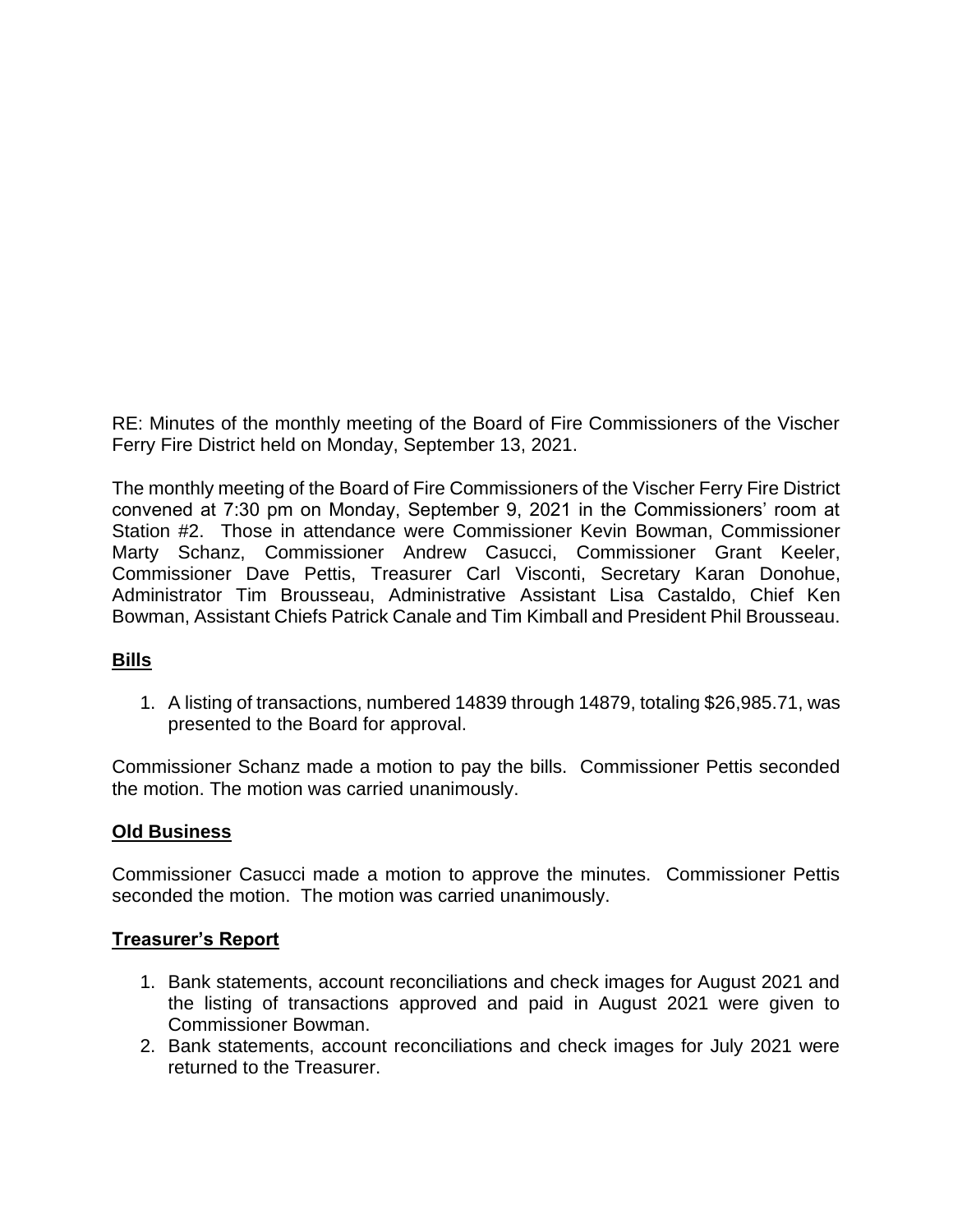- 3. Commissioner Casucci made a motion to approve the 2022 Preliminary budget. Commissioner Keeler seconded the motion. The motion was carried unanimously.
- 4. \$30,000 will be put into the insurance fund at the end of the year.
- 5. R-631 was sold for \$125,000. After the 7% seller's fee, we will realize \$116,050.

Commissioner Pettis made a motion to accept the Treasurer's report. Commissioner Casucci seconded the motion. The motion was carried unanimously.

# **Chief's Report**

- 1. Marc Badalucco was placed on light duty by his doctor.
- 2. Commissioner Schanz made a motion to purchase one (1) set of Tec Gen gear from MES for \$951.18. Commissioner Pettis seconded the motion. The motion was carried with four yes votes and one no vote from Commissioner Casucci.

## **Administrator**

- 1. The Inspection dinner will be Thursday, November 18 at the Bears restaurant.
- 2. We need to compile a list of all electrical problems for CK Electrical.
- 3. The Company physicals will be the same Saturday in January as it has always been.
- 4. We will be replacing the Streamlight flash light with a knuckle head light.
- 5. Brittany Keleman and Tim Brousseau will be attending the ATV class.

## **Administrative Assistant Report**

- 1. It is okay to resume Bingo in the hall.
- 2. ETA-625 needs new Velcro for the hose bed cover.
- 3. There was discussion on obtaining a credit card for Jay Honsinger. This will be kept in Station #2.
- 4. There is a leak in the roof over the fighterfighters' room. We need to contact TP Monahan to look at that and the ladder to the roof.
- 5. The stucco at Station #1 needs repair in some spots.

## **New Business**

- 1. Received a check (#9551) for \$12,500.00 from the Beech Island Volunteer Fire Department as a deposit for R-631.
- 2. Received a letter from Alex Plastini regarding District property.
- 3. Received the legal notice for bids for the covered trailer.
- 4. Received a note from David Post, PA-C, that states that Marc Badalucco is to be on light duty for 4 weeks.
- 5. Received the Client statement for August 2021 and conformations from UBS.
- 6. Received a certified letter from edp (Environmental Design Partnership, LLP) concerning Station #3.